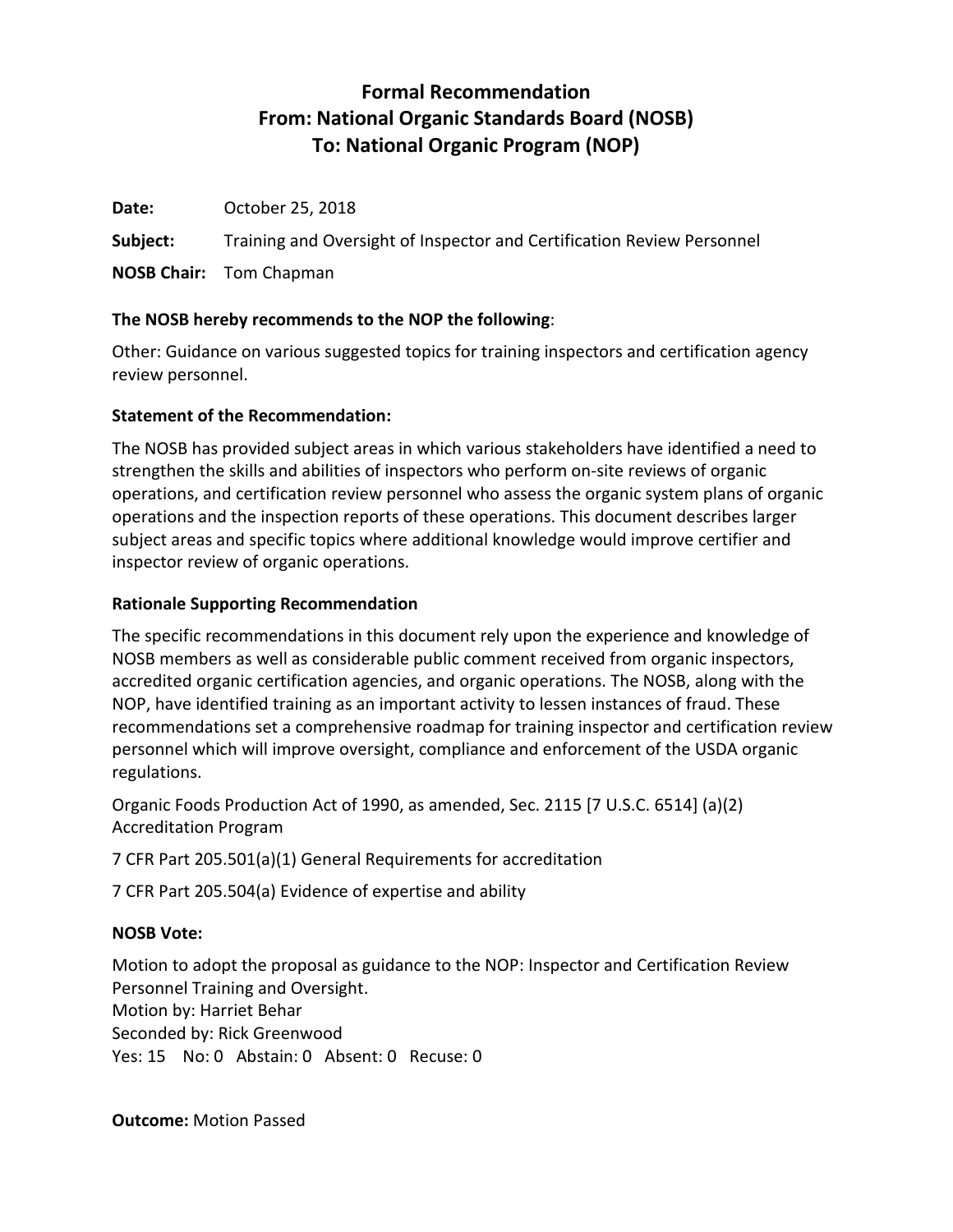# **National Organic Standards Board Compliance Accreditation and Certification Subcommittee Proposal Training and Oversight of Inspector and Certification Review Personnel August 17, 2018**

## **I. INTRODUCTION & BACKGROUND**

In Spring 2018, the CACS brought forward a proposal entitled Inspector Qualifications and Training which recommended the establishment of mandatory qualifications, ideal levels of experience or background, and compulsory continuing education. The goal of this proposal was to further strengthen the skills and abilities of the inspector pool and bolster the certification system on the whole. The proposal passed with broad support of the Board and organic stakeholders, both of whom clearly expressed interest in being involved in the establishment of such qualifications, as well as expanding the scope to include certification review staff.

As the Program moves forward with the Board's recommendation, it has requested specific areas of training that could be incorporated into the USDA's Learning Management System (LMS), an online platform for remote learning. This proposal summarizes public comments regarding improvement of inspection skills, identifies specific areas that could be included in the LMS, and provides further approaches for strengthening inspector and review staff.

## **II. RELEVANT AREAS OF THE STATUTE, RULE and RELATED DOCUMENTS**

## **[205.501\(a\) General requirements for accreditation.](https://www.ecfr.gov/cgi-bin/text-idx?SID=6c5f4629aa2f1108f91c76da2979b470&mc=true&node=pt7.3.205&rgn=div5#se7.3.205_1501)**

(a) A private or governmental entity accredited as a certifying agent under this subpart must:

- (1) Have sufficient expertise in organic production or handling techniques to fully comply with and implement the terms and conditions of the organic certification program established under the Act and the regulations in this part;
- (4) Use a sufficient number of adequately trained personnel, including inspectors and certification review personnel, to comply with and implement the organic certification program established under the Act and the regulations in subpart E of this part;
- (5) Ensure that its responsibly connected persons, employees, and contractors with inspection, analysis, and decision-making responsibilities have sufficient expertise in organic production or handling techniques to successfully perform the duties assigned.
- (6) Conduct an annual performance evaluation of all persons who review applications for certification, perform on-site inspections, review certification documents, evaluate qualifications for certification, make recommendations concerning certification, or make certification decisions and implement measures to correct any deficiencies in certification services;

**NOP Memo to Accredited Certifying Agents:** *[Criteria and Qualifications for Organic Inspectors](https://www.ams.usda.gov/sites/default/files/media/NOP-Notice-OrganicInspectorCriteria.pdf)***, April 2012**

**NOP 2027,** *[Instruction: Personnel Performance Evaluations](https://www.ams.usda.gov/sites/default/files/media/2027.pdf)***, March, 2017**

**CACS Proposal:** *[Personnel Performance Evaluations of Inspectors](https://www.ams.usda.gov/sites/default/files/media/CACSInspectorsProposal.pdf)***, April 2017**

**[Accredited Certifiers Association Guidance on Organic Inspector Qualifications, February 2018](https://www.accreditedcertifiers.org/wp-content/uploads/2018/02/ACA-Guidance-on-Inspector-Qualifications-with-IOIA-Evaluation-Checklist.pdf)**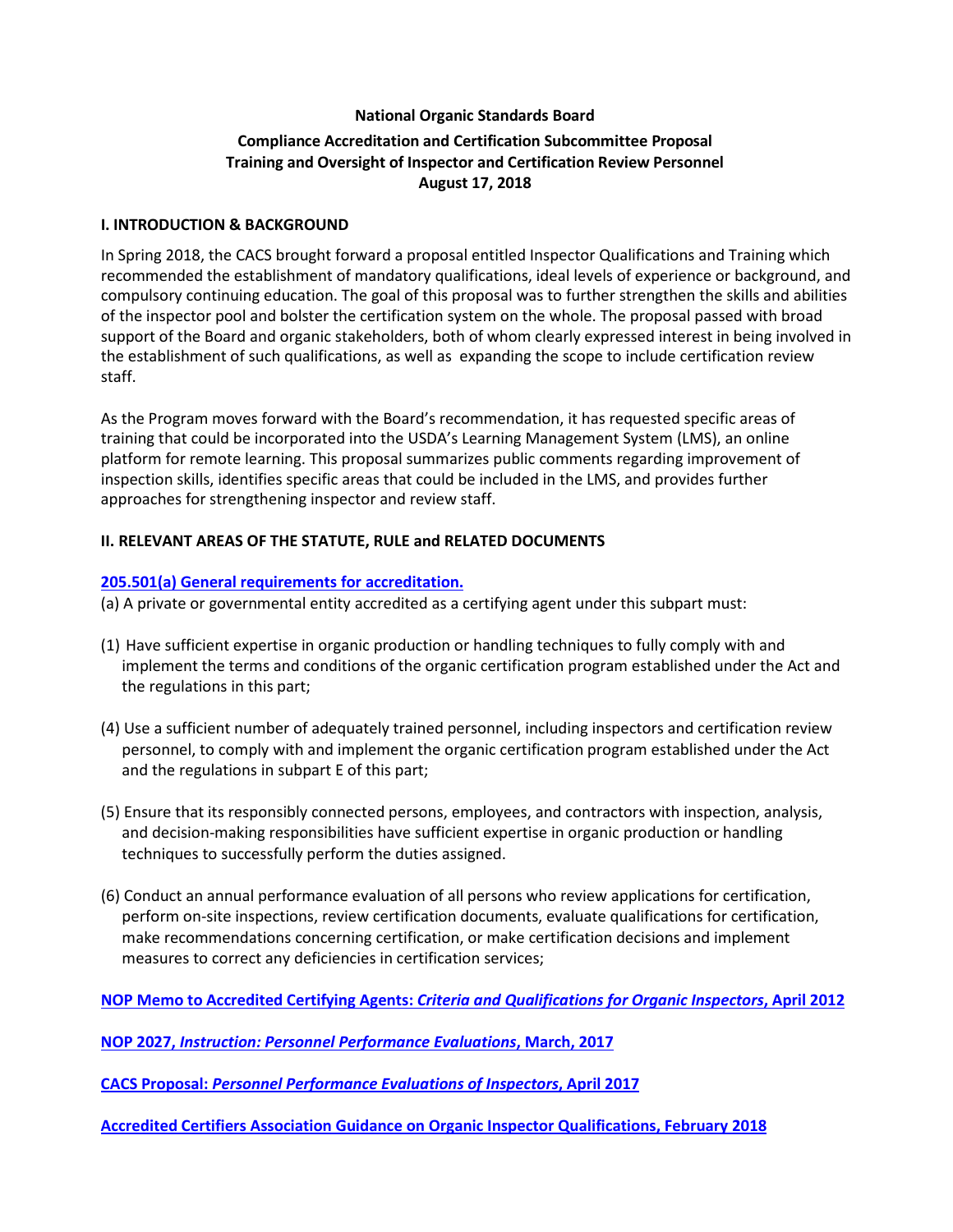## **[CACS Discussion Document: Import Oversight, February 2018](https://www.ams.usda.gov/sites/default/files/media/CACSImportOversightDDApril2018.PDF)**

## **[CACS Proposal: Inspector Qualifications and Training, May 2018](https://www.ams.usda.gov/sites/default/files/media/CACSInspectorQualificationsRec.pdf)**

#### **III. DISCUSSION**

Many commenters noted the essential and critical work on-site inspectors and office certification review staff perform, especially in the complicated area of import oversight. There are specific skills needed to address the challenges of tracking diverse organic products through both domestic and international supply chains as the products move through numerous physical handlers as well as brokers and others who do not take physical possession of the products. International, U.S. federal, state and local regulations contribute to the risk to organic integrity through phytosanitary and other requirements. NOP accreditation auditors should have the skills, background and expertise needed as described in the [NOP 2500 Auditor Criteria,](https://www.ams.usda.gov/sites/default/files/media/2500.pdf) to provide certification oversight and to continually improve their knowledge along with inspectors and certification personnel.

Based upon public comment regarding the Import Oversight discussion document, as well as the Inspector Qualifications and Training Proposal passed at the Spring 2018 meeting, the NOSB received practical solutions for improvement to our pool of inspectors and certification review staff. Some of these comments follow under the relevant topic area:

## **Accounting Skills**

- Improve skills and background for performing in/out mass balance audits, and include a clear description in the inspector report on what was reviewed and discovered on-site
- Improve performance of rigorous trace backs from received product through the entire chain to original source
- Increase command of basic accounting skills and understanding of tracking of financial records through a variety of accounting systems
- Inform clients that the organic inspection could include more detailed review of financial records, including bank statements, deposits, etc.

## **Technical and Interpersonal Skills**

- Increase awareness and skill in reviewing organic certificates and other documentation to identify areas of weakness where fraud could occur
- Improve communication, including interview and listening skills
- Improve skills in how to diffuse negative situations

## **Organic System Plan**

• Add a specific section where the operator provides a sample audit in their OSP, with sample documents and how they interact with each other, to aid the on-site inspector when they are tracking a sale with this "roadmap"

## **Inspector Training and Oversight**

- Trainings should be rigorous and include testing
- Continuing education should be required
- Mandatory minimum qualifications
- Some commenters proposed a system of licensing or accrediting inspectors, however there was no consensus around this idea